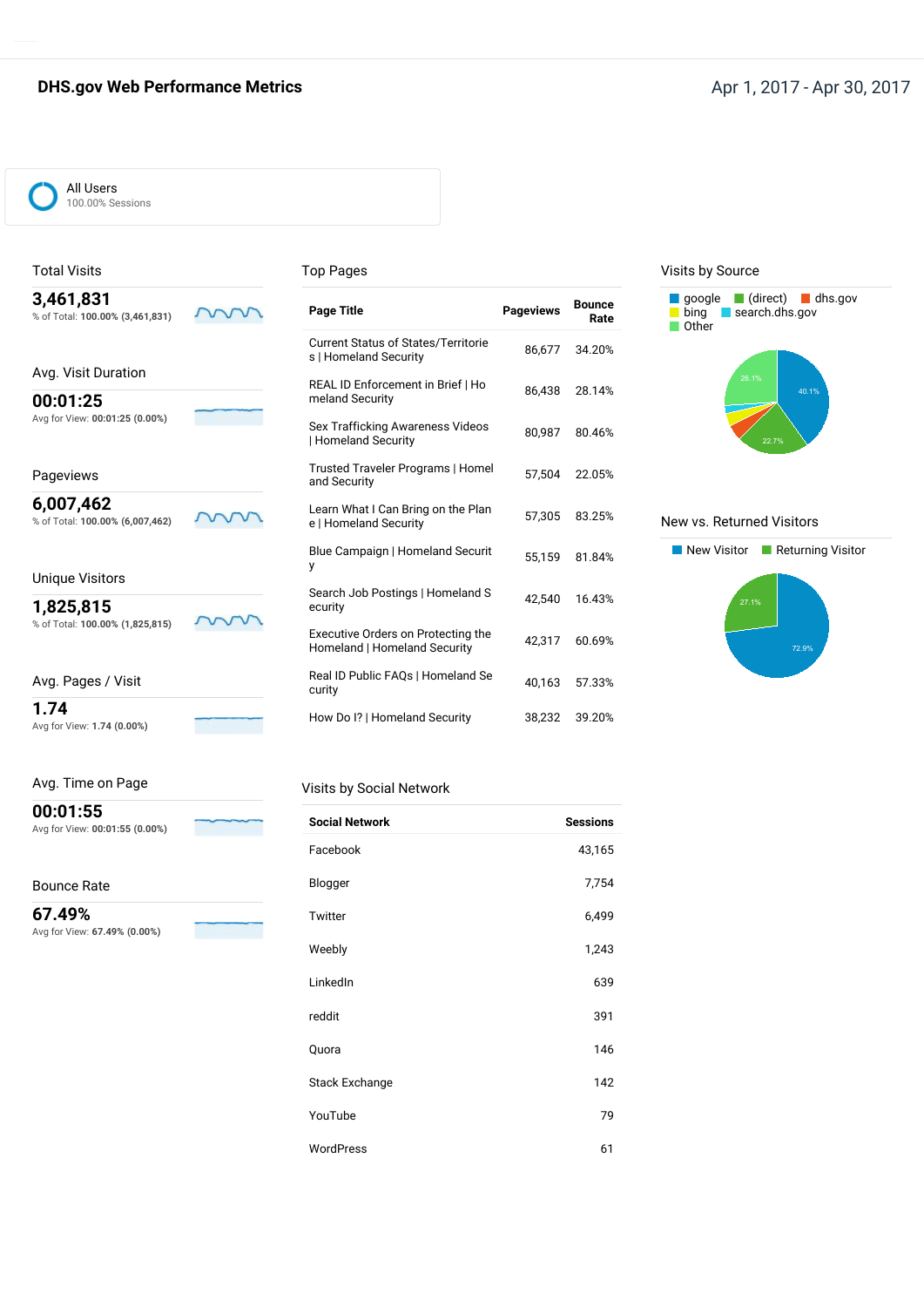# **DHS.gov Search Performance Metrics** Apr 1, 2017 - Apr 30, 2017



### Visits to DHS.gov

**3,461,831** % of Total: **100.00% (3,461,831)**

Total Internal Searches

**106,896** % of Total: **100.00% (106,896)**

Total External Searches (Google)

**723,067** % of Total: **20.89% (3,461,831)**

W S

mm

mm

| <b>Search Term</b>           | <b>Total Unique</b><br><b>Searches</b> | Organic<br><b>Searches</b> |
|------------------------------|----------------------------------------|----------------------------|
| esta                         | 1,073                                  | 40                         |
| careers                      | 874                                    | 8                          |
| esta application             | 826                                    | 16                         |
| esta status                  | 453                                    | 24                         |
| global entry applica<br>tion | 445                                    | 0                          |
| tps haiti                    | 405                                    | 0                          |
| case status                  | 381                                    | 16                         |
| human trafficking            | 366                                    | 16                         |
| renew passport               | 358                                    | 0                          |
| global entry                 | 342                                    | 16                         |

Top Internal Searches by Search Term

New vs. Returned Visitors



Avg. Visits per Visitor



#### Top External Searches (Google - as reported)

| Page Title                                                  | <b>Sessions</b> |
|-------------------------------------------------------------|-----------------|
| Homeland Security                                           | 69,201          |
| Sex Trafficking Awareness Videos   Ho<br>meland Security    | 50,693          |
| Learn What I Can Bring on the Plane   H<br>omeland Security | 45,138          |
| Get a Green Card   Homeland Security                        | 14,988          |
| Immigration Data & Statistics   Homela<br>nd Security       | 13,295          |
| Real ID Public FAQs   Homeland Securit<br>у                 | 11,094          |
| Check Immigration Case Status   Home<br>land Security       | 10,681          |
| Comparison Chart   Homeland Security                        | 10,434          |
| What Is Human Trafficking?   Homelan<br>d Security          | 9,036           |
| Homeland Security Jobs   Homeland Se<br>curity              | 8,424           |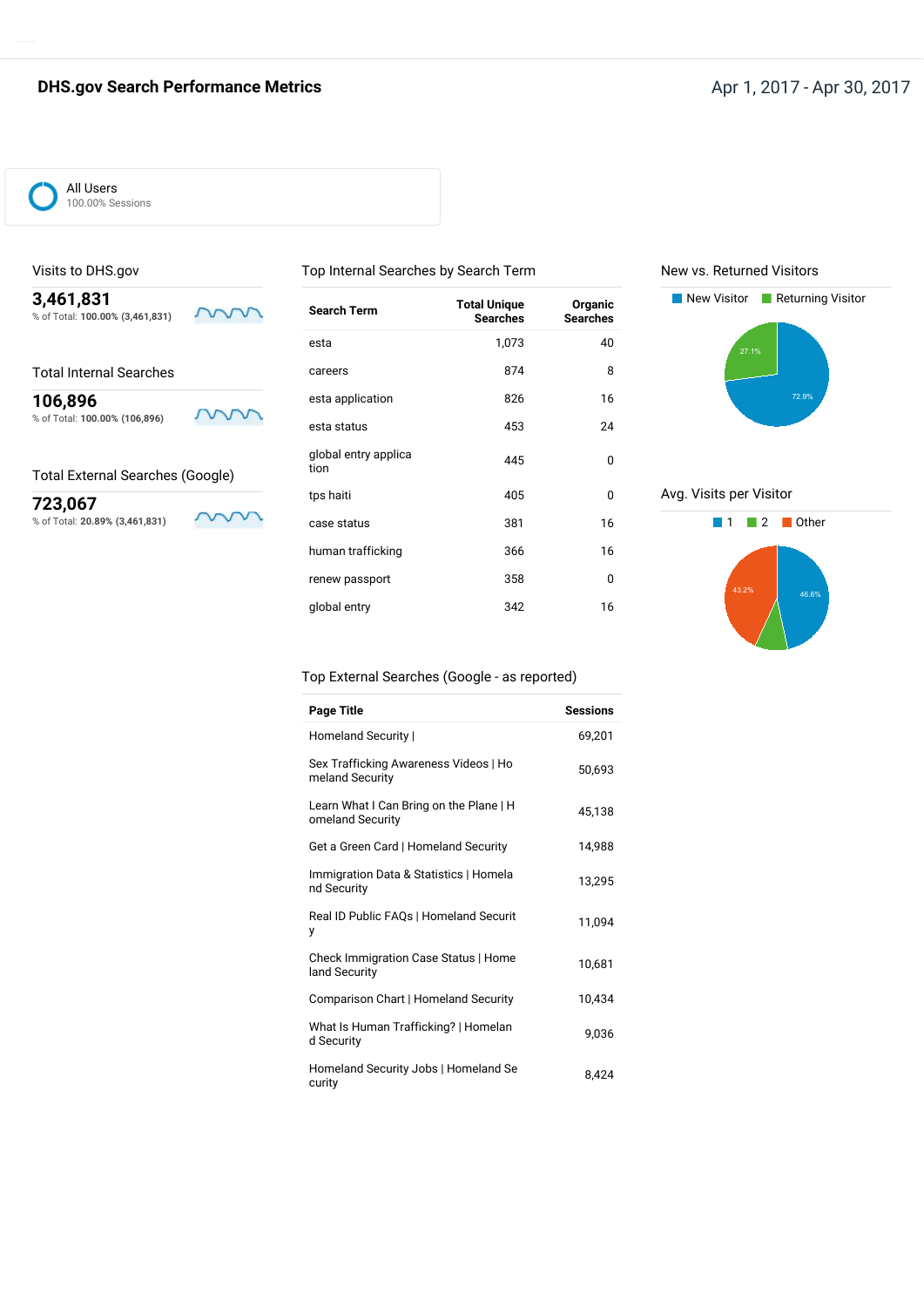Time Period: 0 4 /1/2017 –04/30/2017

# **Voice of the Customers**

#### **Feedback:**

- The major customer issuesto improve on the DHS.gov site include making content easier to find, label pages and navigation to help customers find relevant content quickly and easily.
- Other items to improve on the DHS.gov site include simplifying links and navigation choices, making navigation more intuitive, and remediating broken links.

Complete list available upon request

\*Source:surveymonkey.com

### **Final Recommendations:**

We continue to review and work on recommendations from DHS.gov metrics reports. The DHS.gov Web Team documents and analyzesthe success of improvementsthrough metricsin addition to emerging technologies, recommendationsandactions.

#### **Recommendations:**

**DifficultyFindingContent, Feeling Lost and Mislabeled Links:** The DHS.gov Web Team continues to implement more left navigation throughout site and restructure content and hyperlinks to promote a more productive, user-friendly experience.

#### **Actions Taken:**

In an effort to address long-standing customer concerns and issues with DHS.gov, we launched a redesigned DHS.gov at the beginning of June 2016. Some of the specific differences you'll see are:

- 1. Compatibility for both desktop computers and mobile devices (phones and tablets)
- 2. Cleaner, easier-to-read site format and presentation
- 3. Faster and more accurate site navigation using our internal search function and external search engines (like Google and Bing)

Throughout the course of this effort, we updated more than 9,000 pages to simplify how information is presented to the user. Each page now features easy-to-read type and a clear introduction, so you can quickly determine if you are on the right page. We also built in collapsing sections so that longer pages of content can be quickly skimmed for relevant information, and fixed over 1,350 broken links and over 4,330 misspellings across the site.

The new DHS.gov is also fully accessible, reinforcing the Department's commitment to meet or exceed federal Section 508 compliance standards.

Finally, we introduced new tools like updated slideshows and image carousels, which highlight new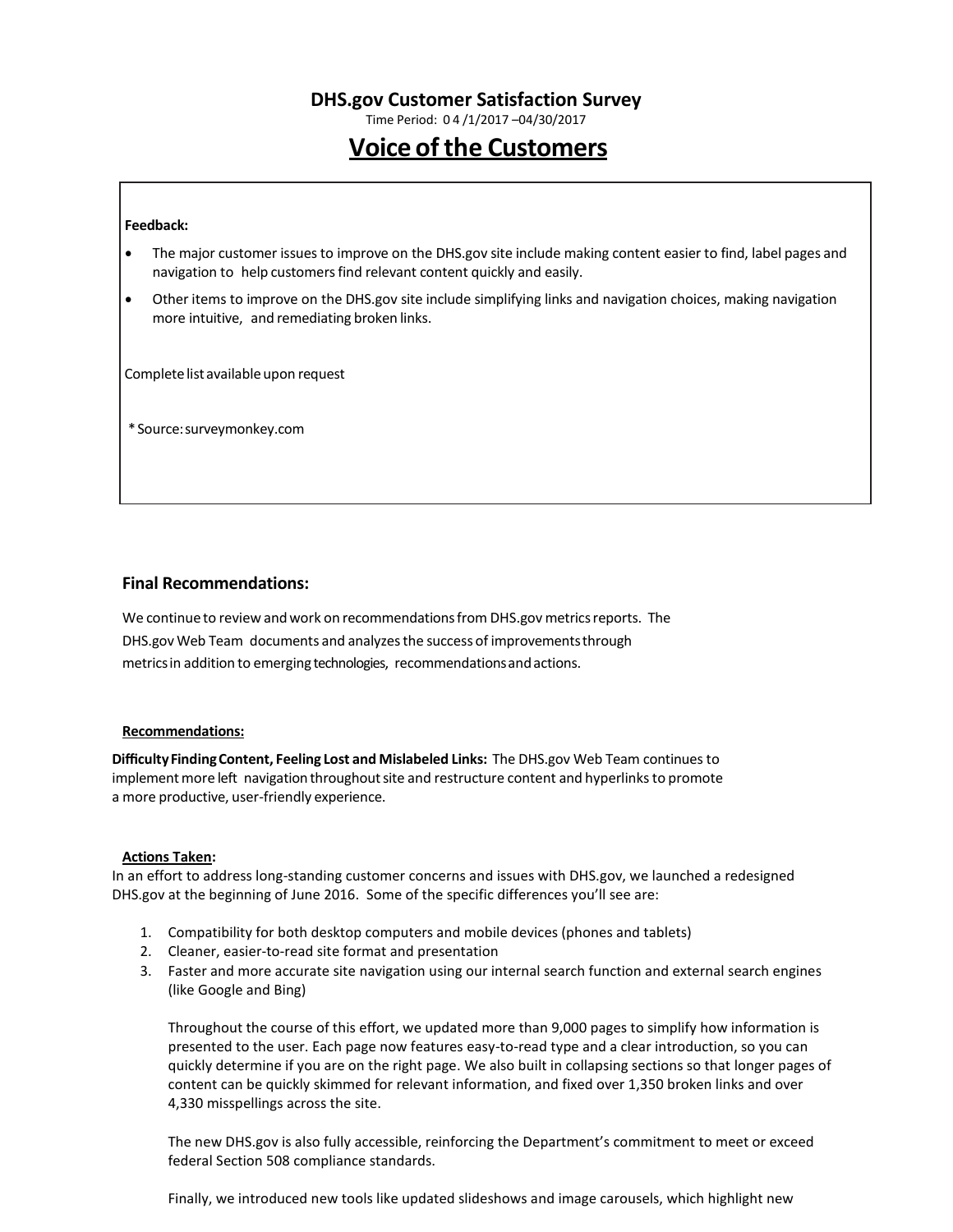Time Period: 0 4 /1/2017 –04/30/2017 information and announcements from the Department.

**IncreaseVisibility**: This past quarter, the DHS.gov Web Communications team identified the top 200 pages according to Google Analytics and updated the "Frequently Request Pages" section of the site to reflect customer needs.

This past quarter, the DHS.gov Web Communications team installed Google Analytics tracking code to all DHS.gov homepage rotators to identify how many clicks rotators are receiving and which homepage content is attracting the most attention by site users.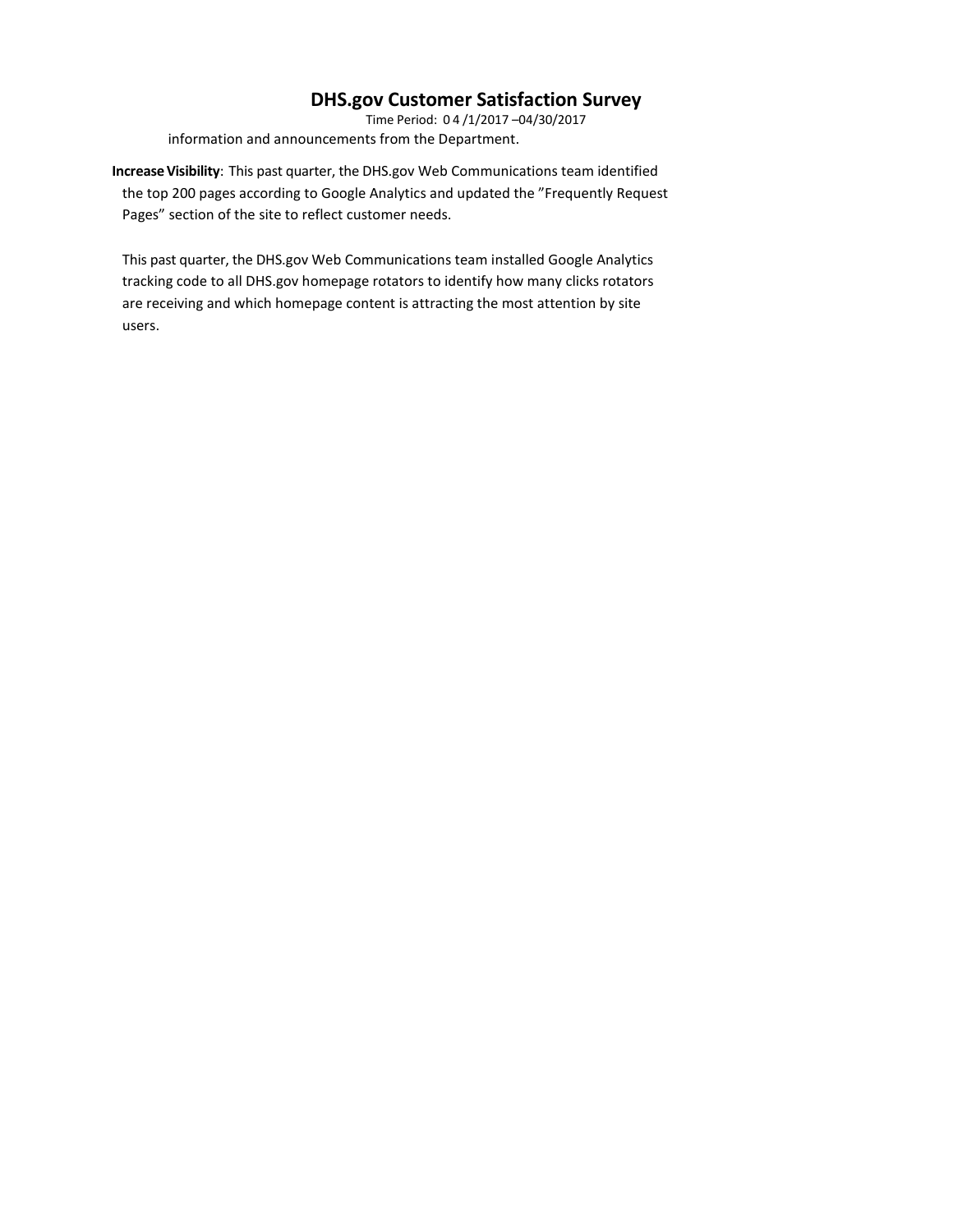Time Period: 04/01/2017- 04/30/2017

# **Overall Customer Satisfaction Score 69.80**

## **How would you rate your overall experience today? 64.24 Answer Choices Responses Points Score** ▪ Outstanding 540 100 54000 **• Above Average 708 75 53100** • Average 717 50 35850 35850 35850 35850 35850 35850 35850 35850 35850 35850 35850 35850 35850 35850 35850 358 ▪ Below Average 161 25 4025 ▪ Poor 162 0 0 **Total 2288 146975 Were you able to complete the purpose of your visit? 60.18 Answer Choices Responses Points Score** ▪ Yes 1377 100 137700 ▪ No 911 0 0 **Total 2288 137700 87.15 Answer Choices Responses Points Score** ▪ Yes 1994 100 199400 ▪ No 294 0 0 0 **Total 2288 199400 Will you recommend this website to a friend or colleague? 80.64 Answer Choices Responses Points Score** ▪ Yes 1845 100 184500 ▪ No 443 0 0 **Total 2288 184500 63.60** NOTE: Excludes "Other" responses **Would you still return to this website if you could get this information or service from another source? Please describe your experience finding your way around (navigating) DHS.gov today.**

**Answer Choices Responses Points Score •** Encountered no difficulties 1340 1340 100 134000 ▪ Had technical difficulties (e.g. error messages, broken links) 92 0 0 ▪ Links did not take me where I expected 164 0 0 ▪ Links / labels are difficult to understand, they are not intuitive 55 0 0 ▪ Navigated to general area but couldn't find the specific content needed 329 0 0 ▪ Too many links or navigational choices 57 0 0 ▪ Would often feel lost, not know where I was 70 0 0 **Total 2107 134000**

#### **How was your experience using our site search? 54.81**

NOTE: Excludes "Did not use search" and "Other" responses

| <b>Answer Choices</b>                                   | <b>Responses</b> | <b>Points</b> | Score        |
|---------------------------------------------------------|------------------|---------------|--------------|
| • Encountered no difficulties                           | 610              | 100           | 61000        |
| I was not sure what words to use in my search           | 111              |               | 0            |
| • Results were not helpful                              | 158              |               | 0            |
| . Results were not relevant to my search terms or needs | 111              | 0             | 0            |
| • Results were too similar / redundant                  | 32               | 0             | $\Omega$     |
| • Returned not enough or no results                     | 74               | 0             | $\Omega$     |
| • Returned too many results                             | 17               | 0             | <sup>0</sup> |
| Total                                                   | 1113             |               | 61000        |